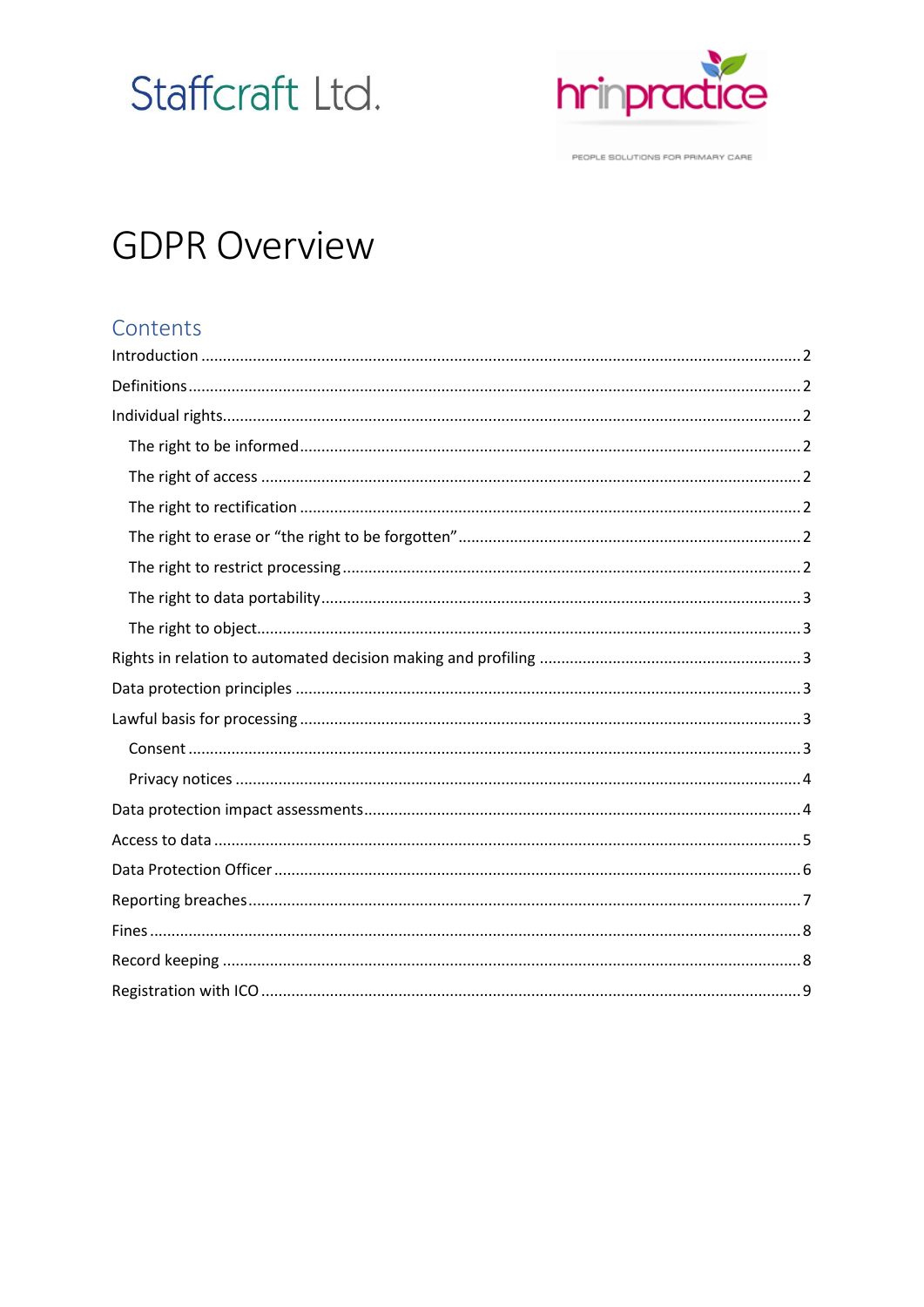## <span id="page-1-0"></span>Introduction

This guidance note has been prepared to provide a brief summary of the key aspects and requirements of the new GDPR which is coming into force on 25 May 2018. It should be read in conjunction with the other material created jointly by Staffcraft Ltd., and HRinPractice Ltd., and accessible from our shared GDPR web page - <https://www.staffcraft.co.uk/gdpr>

## <span id="page-1-1"></span>Definitions

The GDPR will place obligations on 'data controllers' and 'data processors'. The 'controller' determines the purposes and means of processing the data; the 'processor' is responsible for processing personal data on behalf of the controller.

'Personal data' is any information relating to an identifiable person ('data subject') who can be directly or indirectly identified by reference to that information and, under GDPR, will include location data or an online identifier e.g. an IP address. In HR terms, data subjects will be an organisation's employees, workers, contractors and the family and friends whose data is collected in connection with these contractual relationships (such as emergency contacts and social media connections).

Data known as 'sensitive data' under existing definitions is known under GDPR as 'special categories of personal data', including genetic, health and biometric data but not data relating to criminal convictions.

GDPR covers data which is kept by automated means and manual filing systems where personal data are accessible according to specific criteria, potentially including information ordered according to its chronology.

## <span id="page-1-2"></span>Individual rights

Data subjects have the following rights regarding their personal data under the GDPR:

#### <span id="page-1-3"></span>The right to be informed

Individuals should receive certain information about the processing of their data, such as the categories of data and the purpose of processing. The information must be concise, transparent and written in clear and plain language. A fee cannot be charged for providing this.

#### <span id="page-1-4"></span>The right of access

Individuals have the right to access their personal data and other supplementary information. A fee can only be charged in certain circumstances (see Access to data)

#### <span id="page-1-5"></span>The right to rectification

Individuals have the right to rectify their personal data if it is inaccurate or incomplete. A request for rectification must be responded to within 1 month, or 3 months if the request is complex.

#### <span id="page-1-6"></span>The right to erase or "the right to be forgotten"

Individuals can request removal or deletion of personal data where there is no compelling reason to keep processing the data. This includes where consent is withdrawn.

#### <span id="page-1-7"></span>The right to restrict processing

Individuals have the right to restrict or block processing of personal data in specific circumstances, including where the accuracy of the data is questioned. The personal data can continue to be stored but no further processing can take place.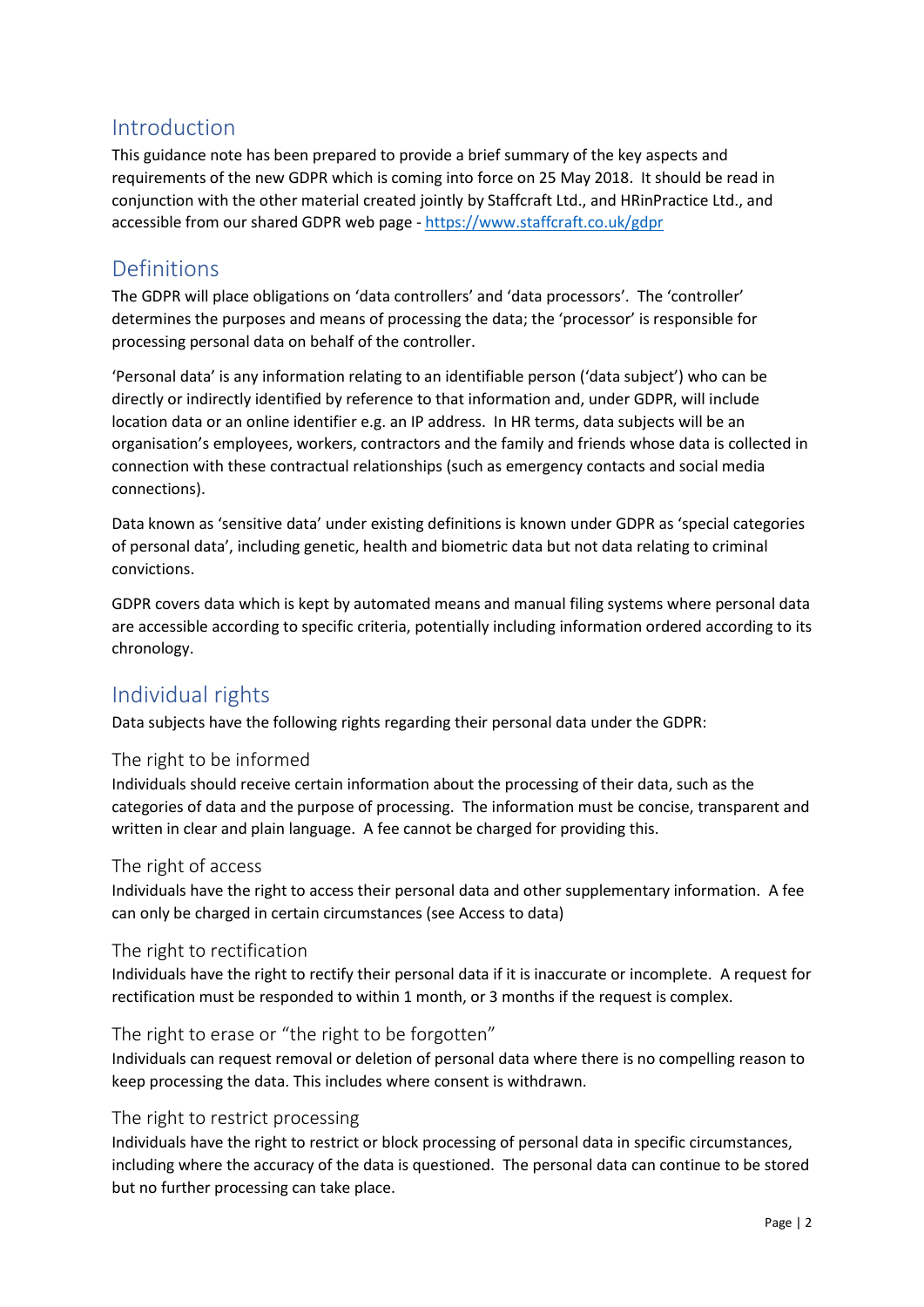#### <span id="page-2-0"></span>The right to data portability

Individuals can obtain their personal data for personal use across different services. A fee cannot be charged and requests must be responded to without delay and within 1 month, or 3 months if the request is complex.

#### <span id="page-2-1"></span>The right to object

Individuals have the right to object to the processing of personal data in specific circumstances, including for processing on the basis of a legitimate interest or direct marketing.

## <span id="page-2-2"></span>Rights in relation to automated decision making and profiling

Individuals have rights regarding decisions made without human intervention that have a significant effect on the individual. This right does not apply to all automated decisions, including where these are authorised by law.

## <span id="page-2-3"></span>Data protection principles

There are six data protection principles under GDPR rather than the eight existing ones (See Data Protection). The principles under the GDPR are that data must be:

- 1. processed lawfully, fairly and in a transparent manner in relation to individuals;
- 2. collected for specified, explicit and legitimate purposes and not further processed in a manner that is incompatible with those purposes;
- 3. adequate, relevant and limited to what is necessary in relation to the purposes for which they are processed;
- 4. accurate and, where necessary, kept up to date. Every reasonable step must be taken to ensure that personal data that is inaccurate, having regard to the purposes for which they are processed, are erased or rectified without delay;
- 5. kept in a form which permits identification of data subjects for no longer than is necessary for the purposes for which the personal data are processed; and,
- 6. processed in a manner that ensures appropriate security of the personal data, including protection against unauthorised or unlawful processing and against accidental loss, destruction or damage, using appropriate technical or organisational measures."

## <span id="page-2-4"></span>Lawful basis for processing

Personal data can only be processed where there is a lawful basis to do so and organisations must determine the lawful basis before processing begins. The appropriate lawful bases needs to be identified in certain pieces of documentation as a result of a data subject's right to be informed, e.g. in privacy notices and responses to subject access requests. There are six lawful bases:

- 1. Consent
- 2. Legitimate interests
- 3. Performance of a contract
- 4. Legal obligation
- 5. Vital interests
- 6. Public task

#### <span id="page-2-5"></span>Consent

Unless another lawful basis applies, organisations generally currently use that of consent to process the data of their employees. However, the rules on obtaining consent are much more stringent under GDPR than under current rules.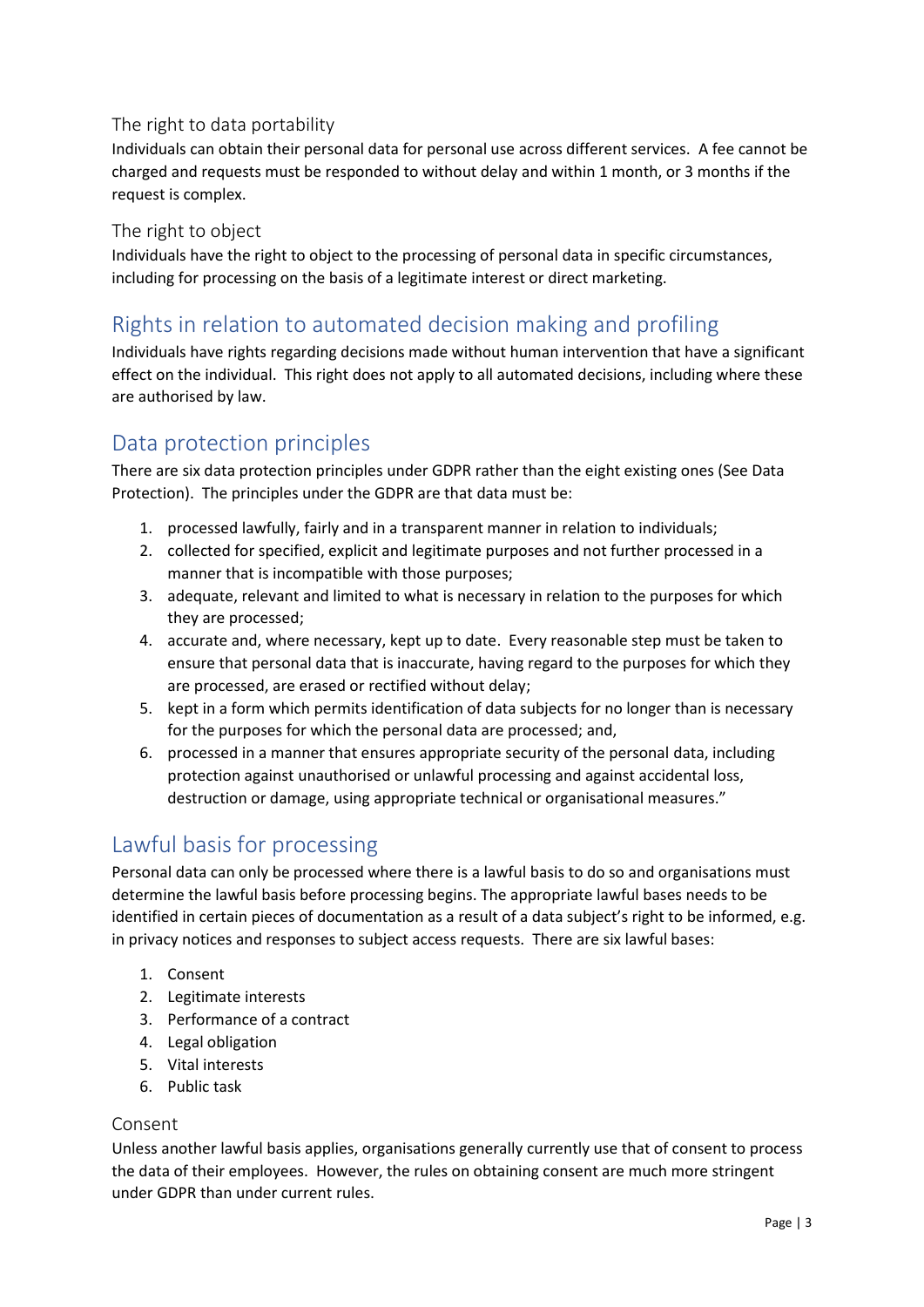Consent must be freely given, informed and unambiguous. It requires positive opt in meaning that organisations cannot use default methods including pre-checked boxes; individuals must be given detailed information on what their consent is being obtained for; the types of processing activity and the name of the controller. Blanket consent to cover many different aspects of processing will not be sufficient.

Documents used to obtain consent should be separate from other terms and conditions in order to ensure data subjects are acutely aware of the consequences of their actions.

Data subjects must be informed of their right to withdraw their consent at any time and there must be no repercussions from withdrawal.

The ICO recognises that the free giving of consent may be compromised by the employer-employee relationship: Employers are in a position of power over individuals and employees may feel they have no choice but to provide consent in order to gain or continue employment. For this reason it is strongly recommended that consent is used as the lawful basis for processing only where all other possible bases are inappropriate.

#### <span id="page-3-0"></span>Privacy notices

As part of enhanced accountability provisions, organisations will have a general obligation to implement measures to show that data protection is a primary concern in processing activities.

A privacy notice can be used as part of a data protection compliance system. A notice under GDPR needs to be more detailed than under current provisions; the ICO recommends that organisations:

- include concise, transparent, and accessible information on how data is processed;
- write in clear and plain language;
- provide it free of charge.

When the data is obtained directly from the data subject, the GDPR requires the following to be included in a privacy notice:

- identity and contact details of controller and Data Protection Officer (if appropriate);
- the purpose of the processing;
- the legitimate interests of the controller or third party where applicable;
- the categories of personal data;
- recipient or categories of recipient of the personal data;
- details of transfers to third country and safeguards;
- retention period or criteria used to determine the retention period;
- the existence of each of the data subject's rights;
- the right to withdraw consent at any time;
- the right to lodge complaints with a supervisory authority;
- the source of the personal data and whether it came from a publicly accessible source;
- the existence of automated decision making, including profiling and information about how decisions are made, the significance and the consequences.

Our new Data Protection Policy and its associated documents incorporate the required privacy notice information. An alternative version is provided by us for recruitment purposes.

#### <span id="page-3-1"></span>Data protection impact assessments

Organisations must, in certain circumstances, carry out a data protection impact assessment to help them identify the most effective way to comply with their data protection obligations.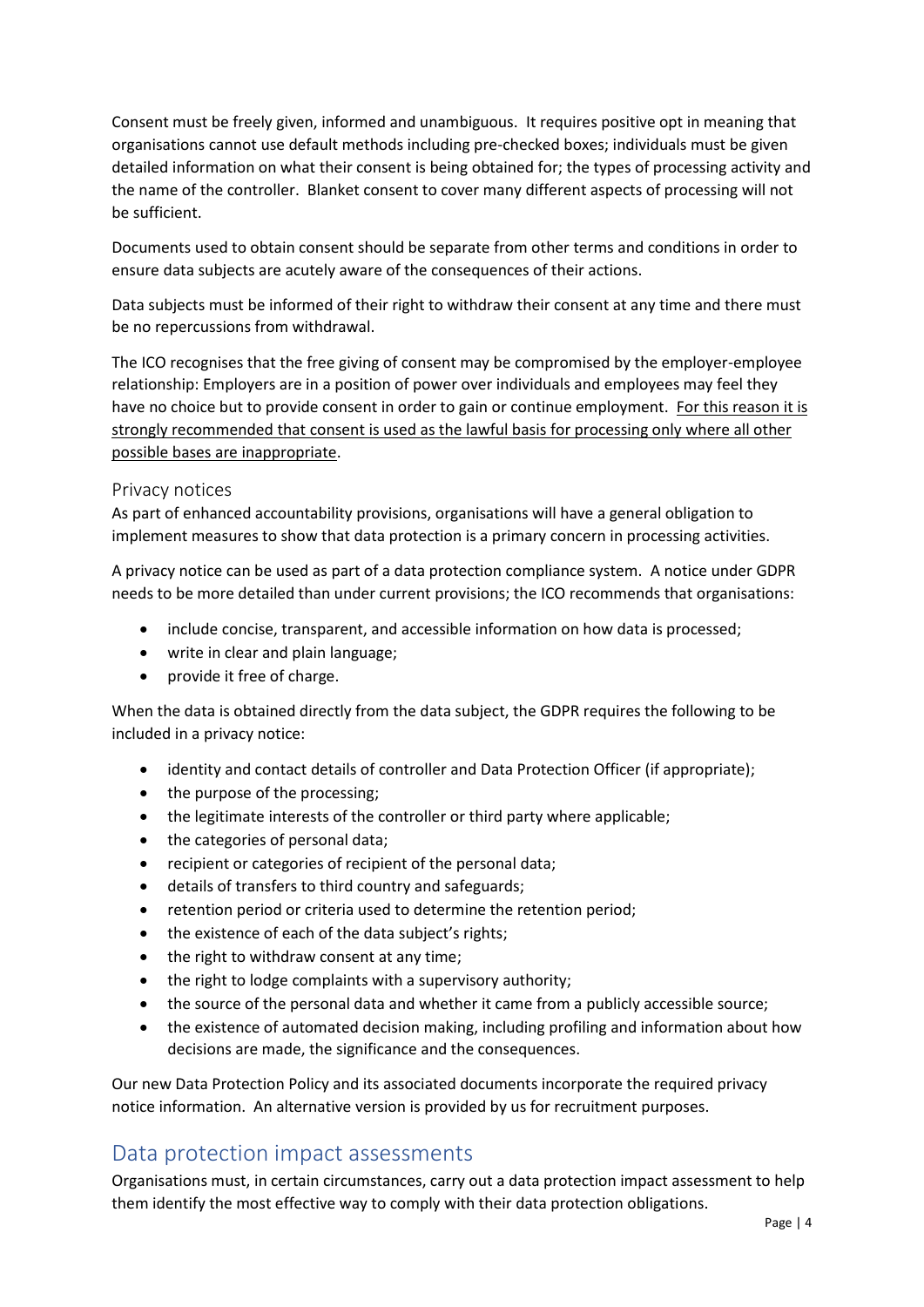An impact assessment must be carried out when an organisation:

- uses new technologies; and,
- the processing is likely to result in a high risk to the rights and freedoms of individuals. This can include systematic and extensive processing activities; large scale processing of special categories of data (currently known as 'sensitive' data) or large scale systematic monitoring of public areas.

An impact assessment should include:

- a description of the processing operations and the purposes, including, where applicable, the legitimate interests pursued by the controller;
- an assessment of the necessity and proportionality of the processing in relation to the purpose;
- an assessment of the risks to individuals;
- the measures in place to address risk, including security and to demonstrate compliance.

It is unlikely that small private sector or charity organisations will undertake activities requiring DPIAs but please check with us if in doubt.

#### <span id="page-4-0"></span>Access to data

Employees have the right to access their data under existing data protection laws and this is known as a subject access request. This right will remain (see Data Protection) under the GDPR but the administrative system will be changed.

Employees have a right to know whether or not their employer is processing personal data about them. If the employer is processing data, the employee has a right to know:

- the purposes of the processing;
- the categories of personal data concerned;
- the recipients or categories of recipients to whom data has been or will be disclosed;
- the period during which personal data will be retained;
- information on the source of the data;
- information regarding complaints and disputes: the right to complain to a supervisory authority, the right to request rectification or erasure of personal data, to object to processing of data or to restrict that processing; and,
- information on any safeguards where personal data is transferred outside the EEA.

It is a common misconception that employees have a right to see a copy of documents; this is not the case. They have a right see their personal data. However, a request is likely to be most easily dealt with by providing copies of documents. These may need to go through a process of redaction before being sent to avoid the identification of another person.

Organisations have a duty to be fair, transparent, and facilitate the request. Information must be provided in a concise, transparent, intelligible and easily accessible form, using clear and plain language. It can be an offence to alter or erase information to frustrate disclosure.

A request must be complied with without delay - within one month of receipt at the latest (this can be extended by a further two months where requests are complex or numerous but this must be explained to the requester).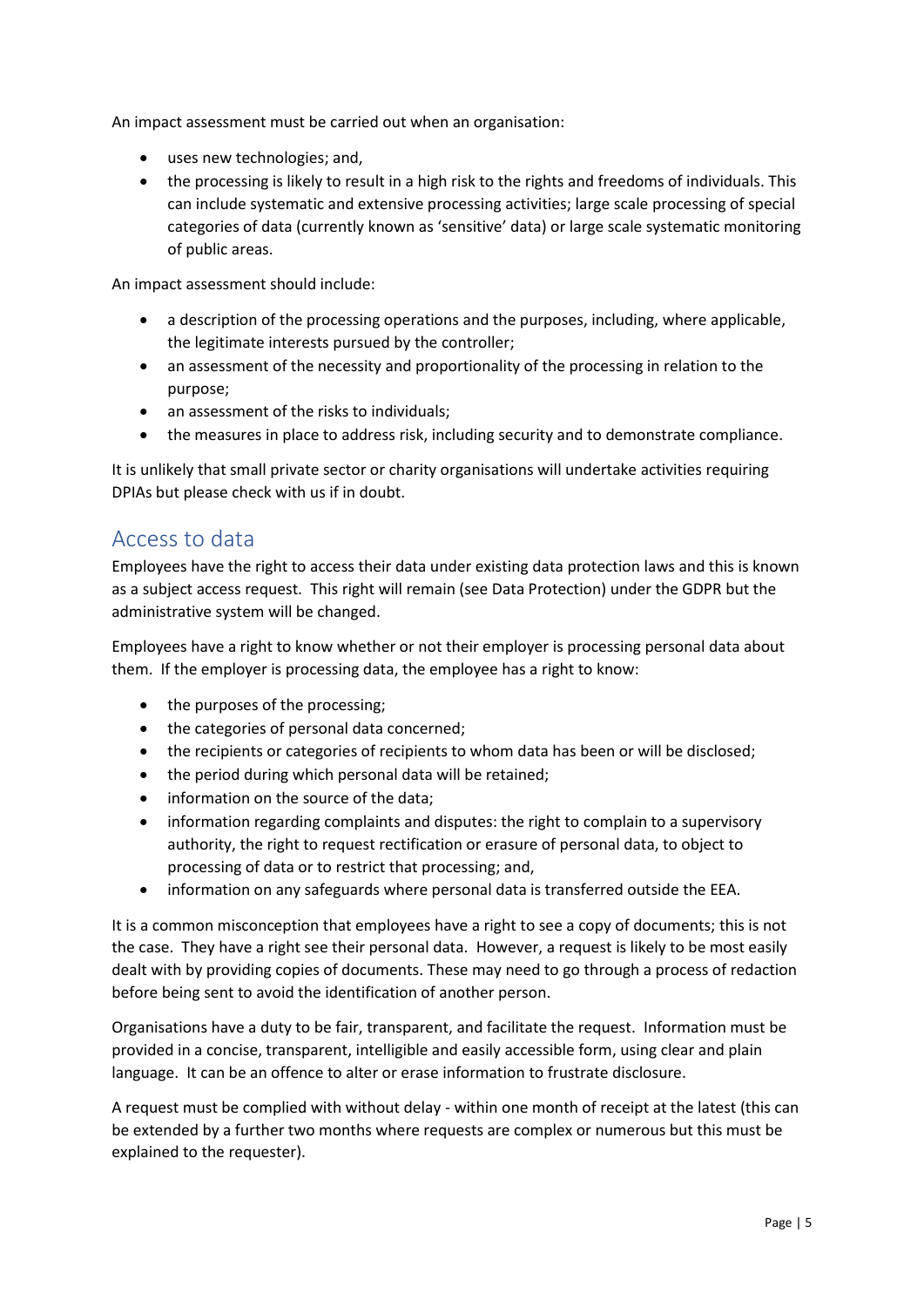Organisations will no longer be able to charge a standard £10 fee for complying with a request. A 'reasonable fee' can be charged only where a request is "manifestly unfounded or excessive, particularly if it is repetitive", or where further copies of the same information is requested.

Refusal to comply with a request is permitted when the request is "manifestly unfounded or excessive". In these circumstances, the requester must be informed without undue delay of the refusal to comply, and within one month at the latest. An organisation's reasons for refusal must be given, together with information on the employee's right to complain to the Information Commissioner or to take legal proceedings.

A subject access request may be refused if the information requested falls into one of the exemptions permitted by the legislation:

- confidential references;
- information that the organisation is required to publish by law;
- personal data processed for the purpose of prevention or detection of crime, the capture or prosecution of offenders and the assessment or collection of tax;
- management planning or management forecasting;
- a record of intentions in negotiations with the employee;
- in relation to core regulatory activities;
- legal privilege;
- health and education records:
- social work records.

Other, less common, exemptions also apply.

An employee may complain to the Information Commissioner if they believe their right of access under the GDPR has been infringed. If the Information Commissioner is clear that an infringement has taken place, it may serve an assessment notice on the employer and has the power to enter the employer's premises, view documents, see the employer's data processing procedures and speak to the workforce. A penalty notice may be served on the employer if an assessment notice is not complied with. The complaint may be escalated to the Information Tribunal if the Information Commissioner fails to deal with the complaint adequately. Courts have the power to make an order for securing compliance if an infringement has occurred.

## <span id="page-5-0"></span>Data Protection Officer

A new requirement under the GDPR is that organisations must appoint a Data Protection Officer (DPO) where certain criteria are met. Whilst all organisations may choose to have someone with overall responsibility for data security (and we recommend this), it will be a legal requirement only:

- where the organisation is a public authority or body (except for courts acting in their judicial capacity);
- where the core activities of the organisation consist of processing operations which, by virtue of their nature, their scope and/or their purposes, require regular and systematic monitoring of data subjects on a large scale;
- where the organisation carries out large scale processing of special categories of data or data relating to criminal convictions and offences.

In order for organisations to determine if they meet the criteria mentioned above and therefore have a mandatory requirement to appoint a DPO, they will need to interpret key terms such as 'core activities' and 'regular and systematic'. Similarly organisations will need to determine if they are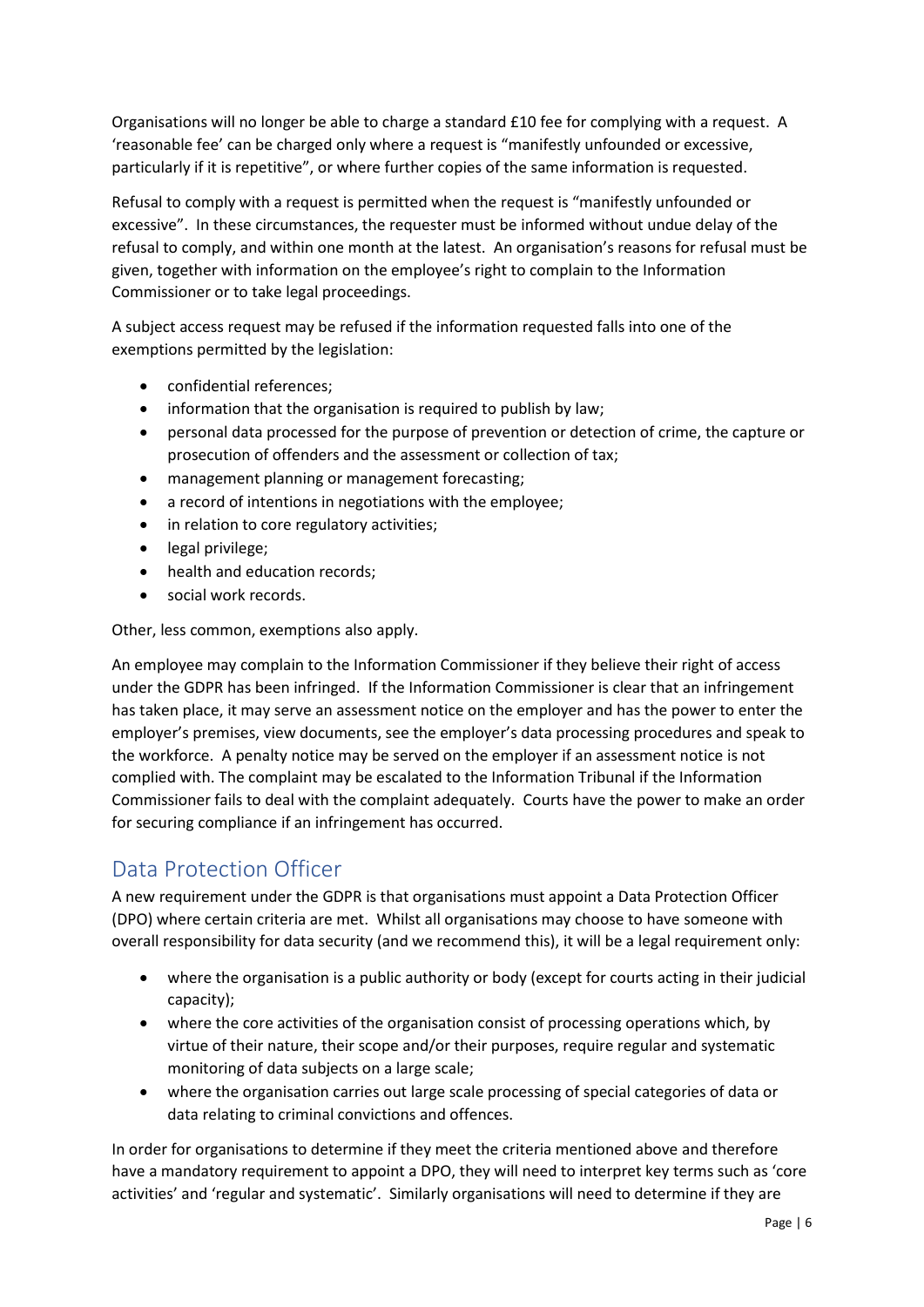responsible for processing special categories of data and if they could be considered as a public authority or body.

To assist organisations, the following are definitions of the key terms as provided by both the GDPR and the European advisory body responsible for data protection and privacy, known as Article 29 Working Party (WP29).

"Public authority or body" - a public authority or body is considered as one that is governed by national law. This concept is however not limited to national, regional and local authorities as under the respective national laws this may also include a range of other bodies that are governed by public law.

"Core activities" - these are described as the key operations necessary to achieve the controllers or processors goals.

"Regular and systematic monitoring" - Regular is defined as: (i) ongoing or occurring at particular intervals for a particular period, or (ii) recurring or repeated at fixed times, or (iii) constantly or periodically taking place.

"Systematic" is defined as: (i) occurring according to a system, or (ii) pre-arranged, organised or methodical, or (iii) taking place as part of a general plan for data collection, or (iv) carried out as part of a strategy. Examples of activities that may constitute regular and systematic monitoring include email retargeting, data-driven marketing, profiling and scoring for purposes of risk assessment for detection of money-laundering.

"Special categories of data" - these consist of personal data which reveal racial or ethnic origin, political opinions, religious or philosophical beliefs or trade union membership, and the processing of genetic data, biometric data for the purpose of uniquely identifying a natural person, data concerning health or data concerning a natural person's sex life or sexual orientation.

The DPO can be an existing employee (no specific qualifications are required but the individual should have professional experience and knowledge of data protection law) and one DPO can act for a group of companies. The role must report directly to the highest level of management and must be given adequate resources to carry out the role. He/she should not be dismissed or penalised for undertaking the tasks required by the role. The role may also be contracted out.

It will be the role of the DPO to:

- inform and advise the organisation and its employees about their obligations to comply with the GDPR and other data protection laws;
- monitor compliance with the GDPR and other data protection laws, including managing internal data protection activities, advise on data protection impact assessments; train staff and conduct internal audits;
- be the first point of contact for supervisory authorities and for individuals whose data is processed (employees, customers etc.).

DPOs are not considered personally responsible in the event of non-compliance with the GDPR. The responsibilities for any breach in GDPR compliance will always remain with the organisation.

## <span id="page-6-0"></span>Reporting breaches

A personal data breach has a wider definition than simply losing data. It is a breach of security leading to the destruction, loss, alteration, unauthorised disclosure of, or access to, personal data. It may include a hacking attack or human error e.g. sending information to the wrong email address.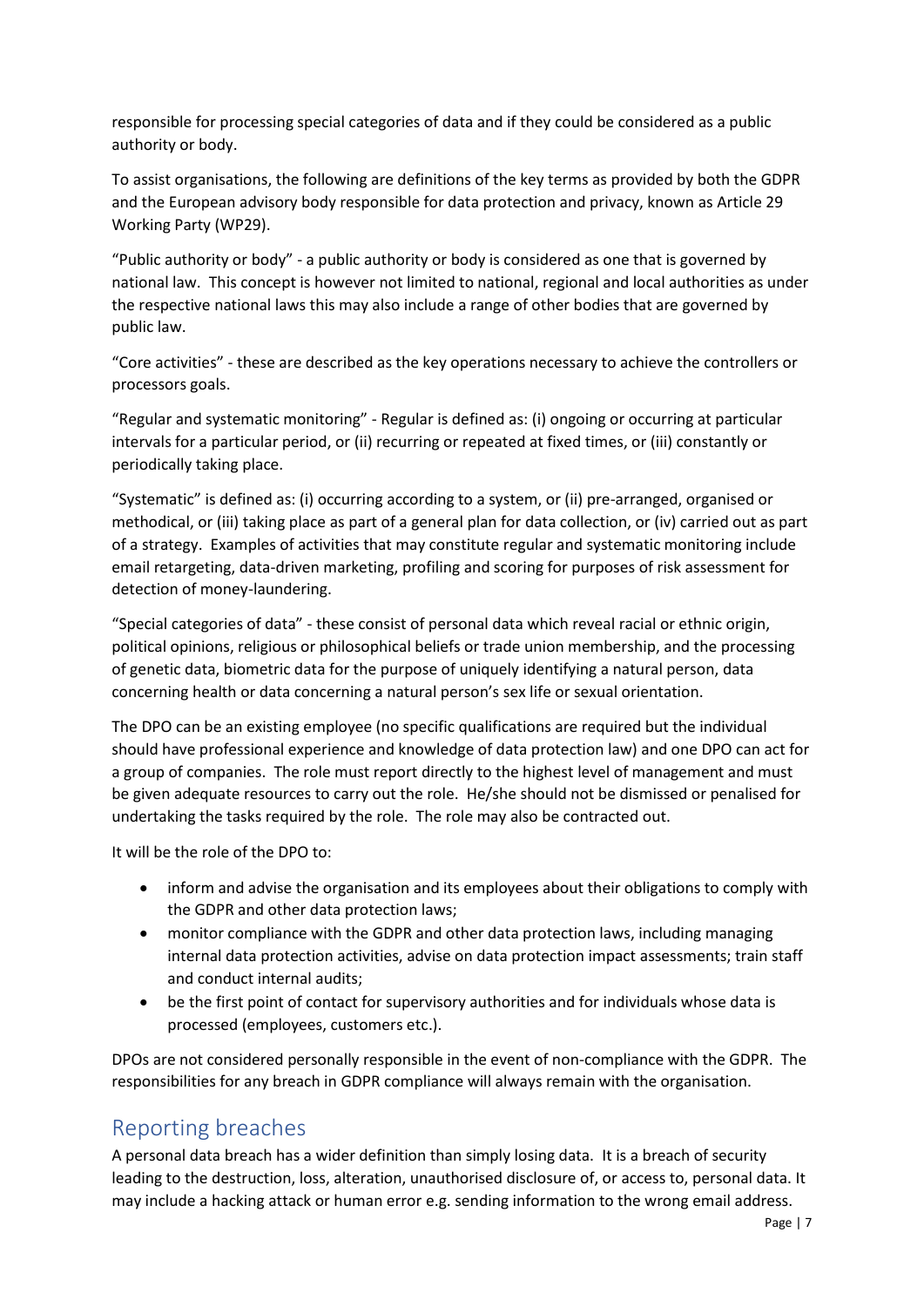Reportable breaches must be reported to the relevant supervisory authority without undue delay and within 72 hours of discovery. Organisations will be permitted to provide information on the breach in phases where a full investigation is not possible within that timeframe.

A reportable breach is one which is likely to result in a risk to people's rights and freedoms. If this is not a likely consequence, the breach does not need to be reported.

If there is a high risk to people's rights and freedoms, the affected individual(s) will also need to be notified. This may be, for example, where an individual may be discriminated against, suffer financial loss or detriment to reputation or other social or economic disadvantage. Where the breach is such that the public need to be informed, this should be done without delay.

#### <span id="page-7-0"></span>Fines

A breach of GDPR carries a maximum fine of €20million or (if higher) 4 per cent of the organisation's global turnover.

The guidelines on the application and setting of administrative fines sets out the principles for consistent application of fines for data protection breaches. Specific breaches will not carry a "price tag". Instead an assessment will be made on the individual circumstances of the breach against certain criteria. The following will be assessed:

- the nature, gravity and duration of the infringement including the purpose of the processing, the number of people affected by the breach and the level of damage to their rights;
- the intentional or negligent character of the breach, meaning whether the controller knew of the breach and acted wilfully, or whether there was no intention to cause a breach;
- any action taken to mitigate the damage suffered by data subjects. Organisations should do whatever they can to reduce the consequences of the breach for those concerned;
- the degree of responsibility of the controller or processor taking into account measures implemented by them- e.g. has the organisation implemented measures to follow the principles of design and default?;
- previous infringements or whether the data controller is already on the "radar";
- degree of cooperation with the supervisory authority to remedy the breach;
- the type of personal data affected by the breach;
- whether the data controller notified the breach;
- the controller's adherence to codes of practice and approved certification mechanisms;
- any other aggravating feature of the breach;
- the extent to which the data controller notified the supervisory authority of the breach and its cooperation with that authority subsequent to the breach.

In some cases, organisations may receive a reprimand instead of a fine. This may be, for example, where the breach does not pose a risk to the rights of data subjects - e.g. "a minor infringement" or where the data controller is a natural person and the imposition of a fine would be a disproportionate burden.

## <span id="page-7-1"></span>Record keeping

The following information must be recorded:

- 1. name and details of your organisation (and where applicable, of other controllers, your representative and data protection officer);
- 2. purposes of the processing;